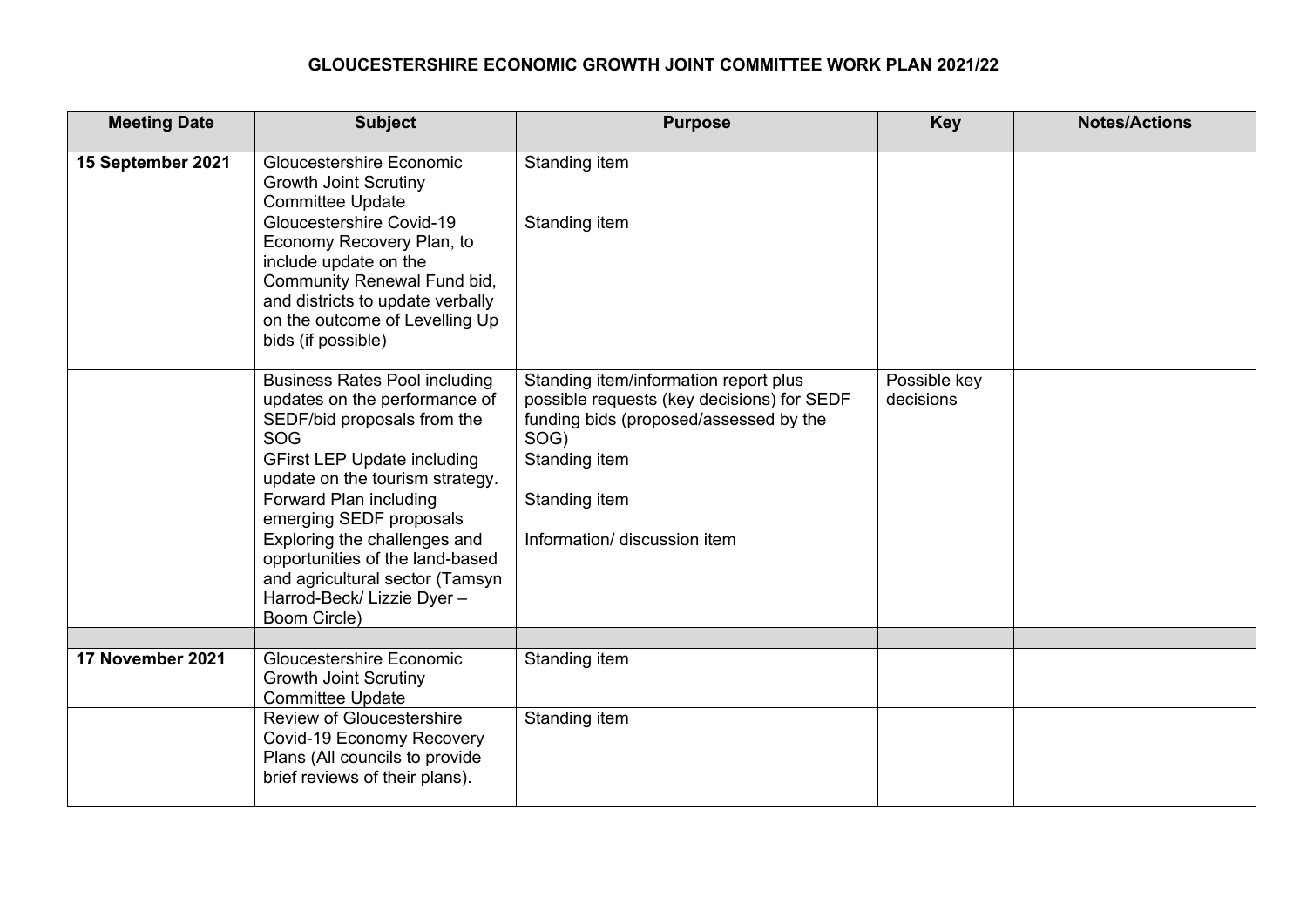## **GLOUCESTERSHIRE ECONOMIC GROWTH JOINT COMMITTEE WORK PLAN 2021/22**

|                      | GFirst LEP Update, including an<br>update on the Government's<br>review of LEPs            | Standing item                                                                                        |                           |  |
|----------------------|--------------------------------------------------------------------------------------------|------------------------------------------------------------------------------------------------------|---------------------------|--|
|                      | <b>Business Rates Pool including</b><br>updates on the performance of                      | Standing item/information report plus<br>possible requests (key decisions) for SEDF                  | Possible key<br>decisions |  |
|                      | SEDF/bid proposals from the<br><b>SOG</b>                                                  | funding bids (proposed/assessed by the<br>SOG)<br><b>SEDF funding request to investigate options</b> |                           |  |
|                      |                                                                                            | to better connect Kemble Train Centre to<br><b>Cirencester Town Centre.</b>                          |                           |  |
|                      | Forward Plan including<br>emerging SEDF proposals                                          | Standing item                                                                                        |                           |  |
|                      | <b>Employment and Skills Strategy</b><br>(Pete Carr)                                       | Information item                                                                                     |                           |  |
|                      | Skills Landscape and Emerging<br><b>Policy Changes</b>                                     | Information item                                                                                     |                           |  |
|                      | <b>Green Skills and Jobs</b>                                                               | Discussion item                                                                                      |                           |  |
|                      | Update on Strategic Planning in<br>Gloucestershire                                         | Annual item                                                                                          |                           |  |
|                      | <b>Statement of Common Ground</b><br>Action Plan (Tracey Crews)                            | Information item                                                                                     |                           |  |
|                      |                                                                                            |                                                                                                      |                           |  |
| <b>16 March 2022</b> | <b>Gloucestershire Economic</b><br><b>Growth Joint Scrutiny</b><br><b>Committee Update</b> | Standing item                                                                                        |                           |  |
|                      | <b>GFirst LEP Update</b>                                                                   | Standing item                                                                                        |                           |  |
|                      | <b>Business Rates Pool including</b>                                                       | Standing item/information report plus                                                                | Possible key              |  |
|                      | updates on the performance of                                                              | possible requests (key decisions) for SEDF                                                           | decisions                 |  |
|                      | SEDF/bid proposals from the<br>SOG                                                         | funding bids (proposed/assessed by the<br>SOG)                                                       |                           |  |
|                      | Forward Plan including                                                                     | Standing item                                                                                        |                           |  |